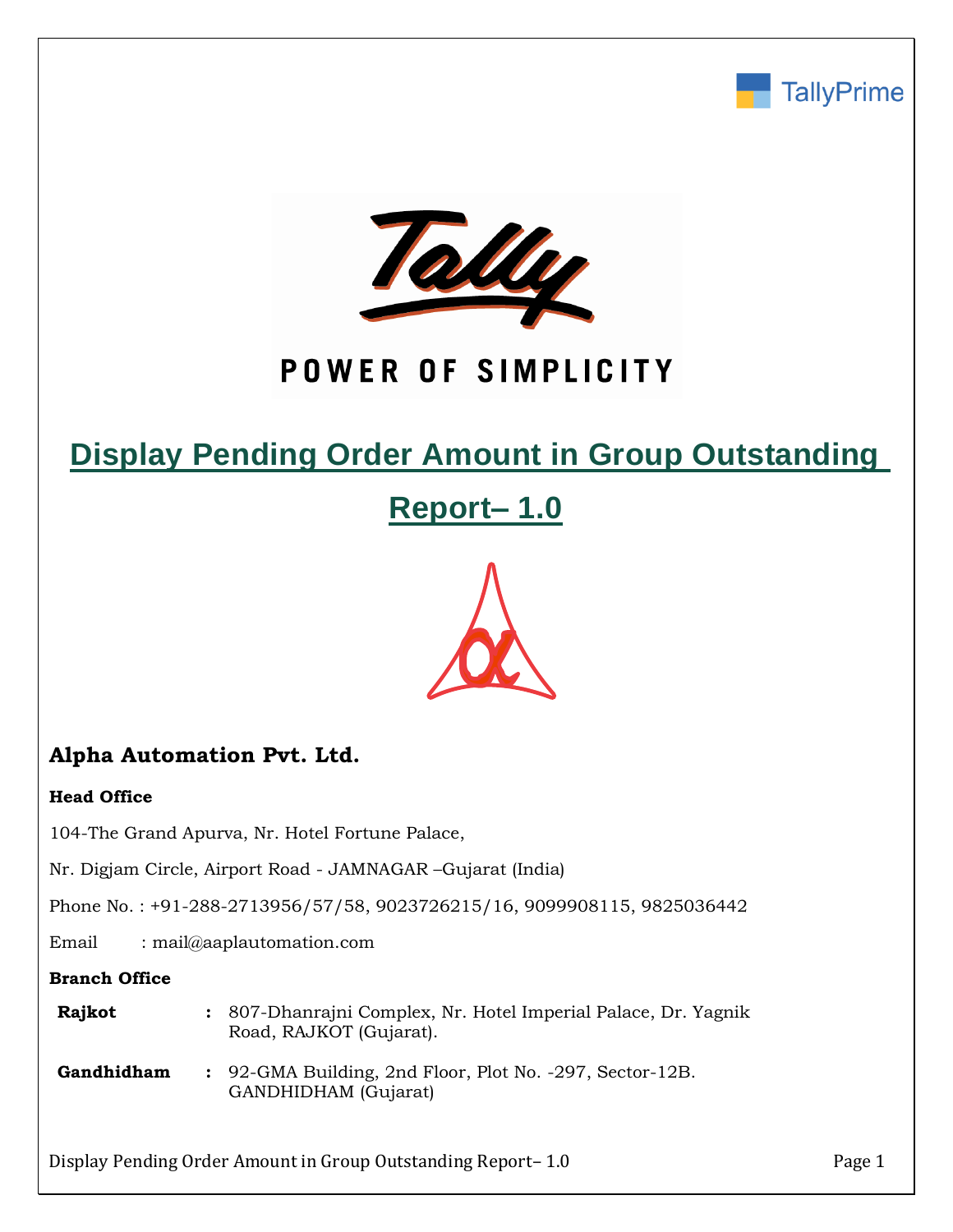

© 2020 Alpha Automation Pvt. Ltd. All rights reserved.

Tally, Tally 9, Tally9, Tally.ERP, Tally.ERP 9, Shoper, Shoper 9, Shoper POS, Shoper HO, Shoper 9 POS, Shoper 9 HO, TallyDeveloper, Tally.Server 9, Tally Developer, Tally. Developer 9, Tally.NET, Tally Development Environment, TallyPrime, TallyPrimeDeveloper, TallyPrime Server, Tally Extender, Tally Integrator, Tally Integrated Network, Tally Service Partner, TallyAcademy & Power of Simplicity are either registered trademarks or trademarks of Tally Solutions Pvt. Ltd. in India and/or other countries. All other trademarks are properties of their respective owners.

Version: Alpha Automation Pvt. Ltd. / Display Pending Order Amount in Group Outstanding Report/1.0/ Oct-2020

Display Pending Order Amount in Group Outstanding Report-1.0 Page 2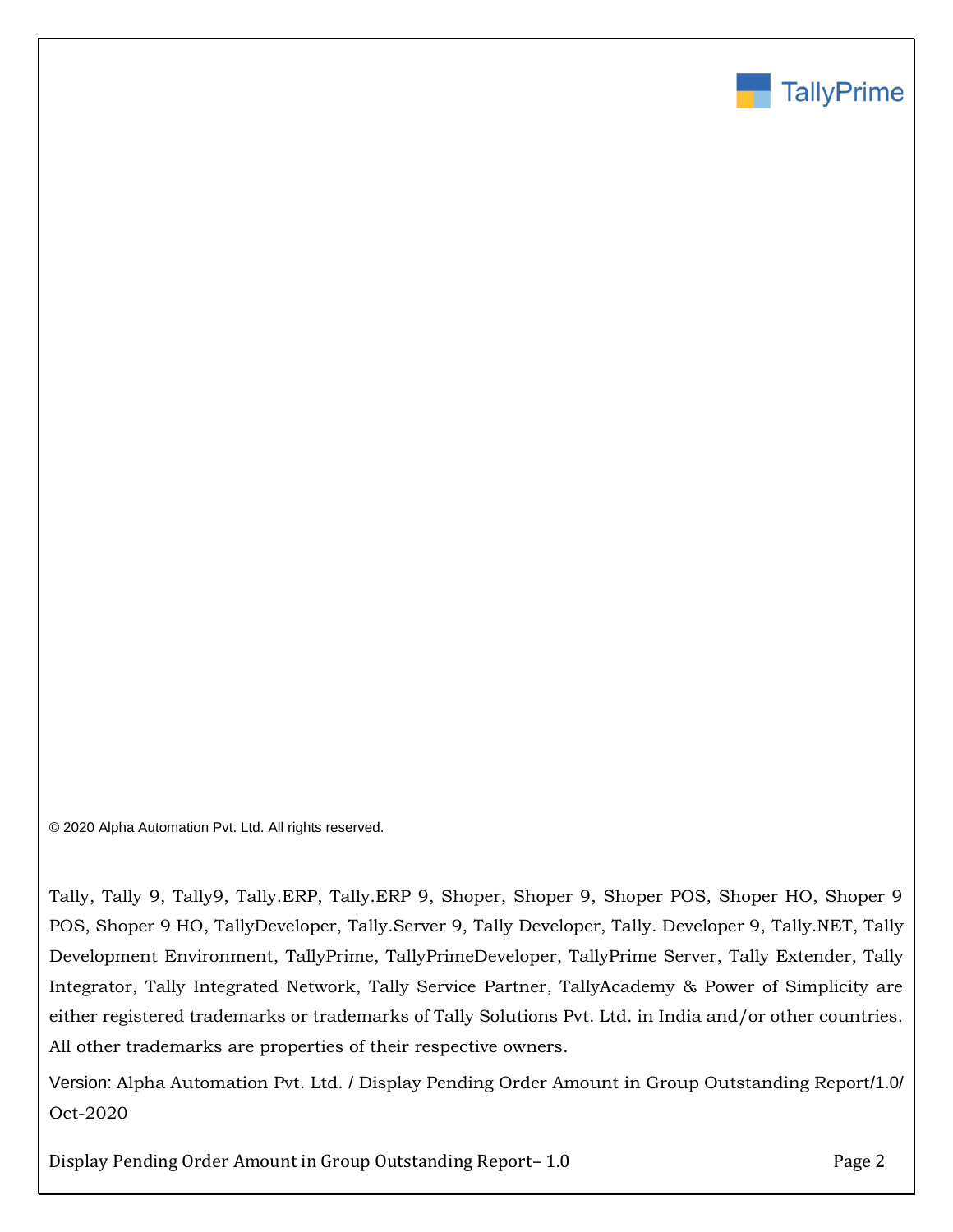

# **Display Pending Order Amount in Group**

# **Outstanding Report– 1.0**

# **Introduction**

This add-on facilitates the user to Display Pending Sales/Purchase Order Amount in Group Outstanding Report of Sundry Debtors/Creditors.

## **Benefits**

• User Gets Facility to Display Pending Sales/Purchase Order Amount in Group Outstanding Report.

## **What's New?**

• Compatible with Tally Prime

## **Important!**

Take back up of your company data before activating the Add-on.

Once you try/purchase an Add-on, follow the steps below to configure the Add-on and use it.

## **Installation**

- 1. Copy the TCP file in TallyPrime Folder.
- 2. Gateway of Tally  $\rightarrow$  F1 (Help) $\rightarrow$  TDL & Add-on  $\rightarrow$  F4 (Manage Local TDL)  $\rightarrow$  Select Yes in Load TDL on Startup and give the file name of TCP File. After pressing the Enter Key will show TDL Status which should be as Loaded.

## **System requirements:**

No additional hardware / software infrastructure is required for executing and operation this applications module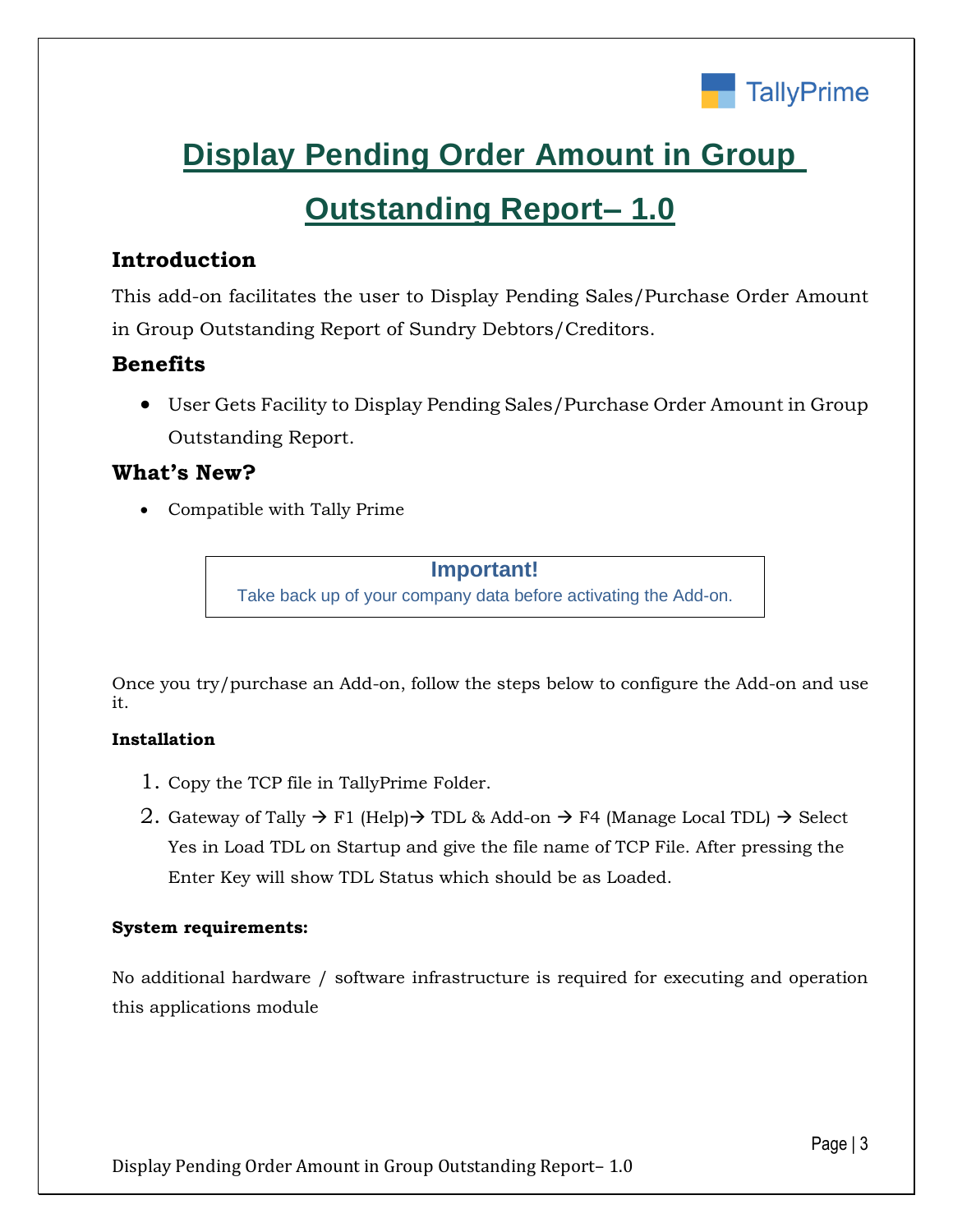

### **1. Activate the Add-on.**

#### *For TallyPrime Release 1.0*

Go to **Gateway of Tally** → **F1: Help** → **TDL & Add-On** → **F6: Add-On Features**. Alternatively, you may press **CTRL + ALT + T** from any menu to open TDL Management report and then press **F6: Add-On Features**

 Set "**Yes**" to the option **"Display Pending Order Amount in Group Outstanding Report?"**

| Accept ? |
|----------|
|          |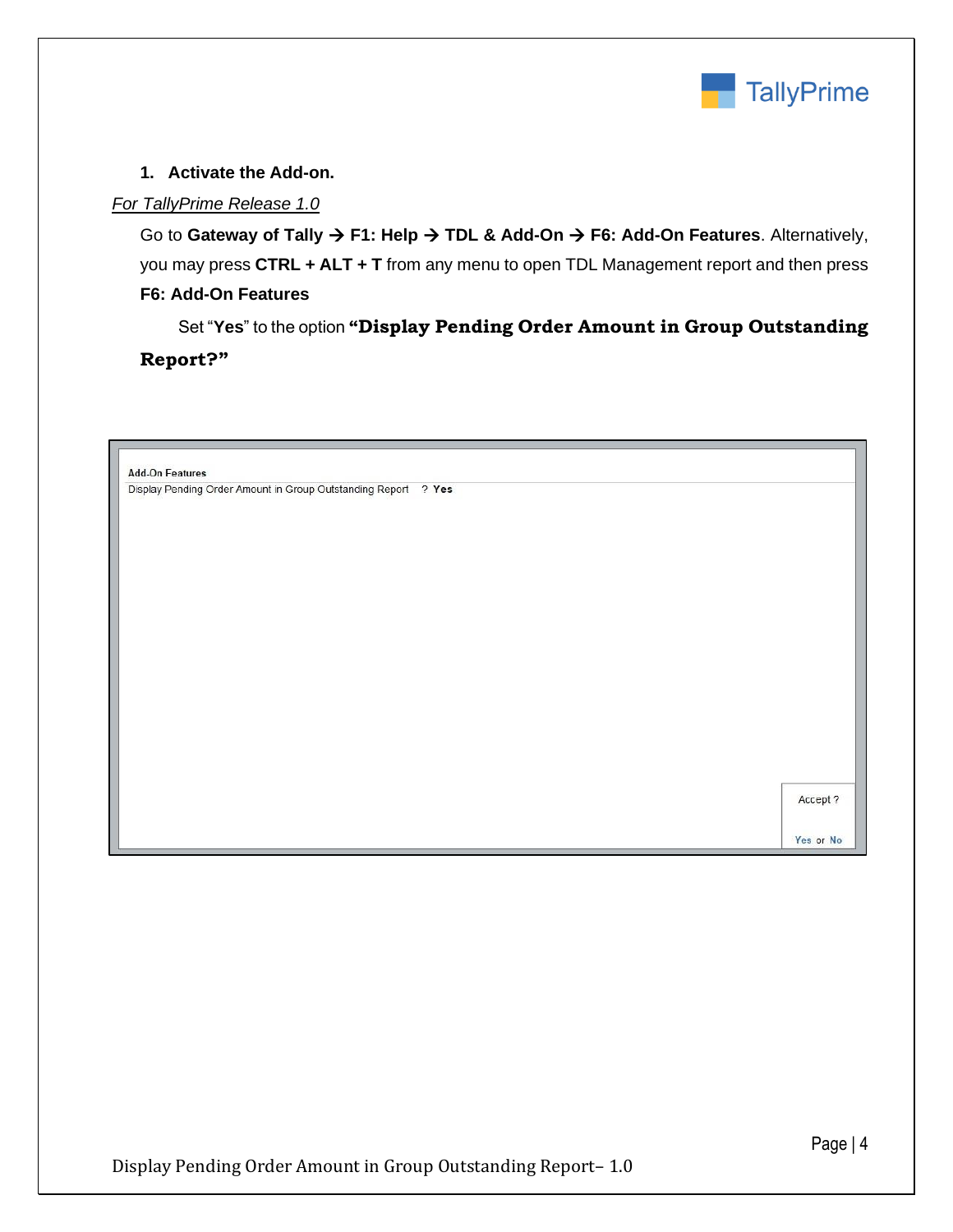

### **Detailed User Guide:**

## **1) Navigate through Gateway of Tally -> Display -> Statement of Accounts - >Outstanding -> Group. Select any Group. Sales/ Purchase Order Pending Qty, Amount & Total Pending amount will be display as below.**

| <b>Group Outstandings</b>              | <b>Alpha Infotech</b>                                                 | X F2: Period                   |
|----------------------------------------|-----------------------------------------------------------------------|--------------------------------|
|                                        | Sundry Debtors<br>Alpha Infotech                                      | F3: Company                    |
| Particulars                            | 1-Apr-20 to 13-Oct-20                                                 | F4: Group                      |
|                                        | <b>Pending Bills</b>                                                  |                                |
|                                        | Credit<br>Debit<br>Pending Order Qty. Pending Order Amt. Total Amount |                                |
|                                        |                                                                       | F5:Ledger-wise                 |
| <b>Sales Bills to Make</b>             | 2.900.00                                                              | 6: Ageing Method               |
| <b>Allec Enterprice</b>                | 1,71,400.00<br>10,000.00<br>1 Nos<br>1,000.00 1,62,400.00 Dr          |                                |
| Amrut International                    | 14.480.00<br>14.480.00 Dr                                             |                                |
| Anjana Infotech                        | 896.00 Cr<br>8,064.00<br>18,960.00<br>10,000.00<br>1 Nos              | 8: Ledger-wise Bills           |
| <b>Arihant Trading</b>                 | 33.960.00<br>65,580.00<br><b>MARINALIS CON</b>                        |                                |
| Ashapura Distributors                  | 28,040.00<br>59,750.00<br>31,710.00 Cr F9                             |                                |
| <b>Balaji Machinary Traders</b>        | 12,250.00<br>1,350.00<br>10,900.00 Dr                                 |                                |
| <b>Bhumit Enterprise</b>               | 19,239.00 Dr F10<br>27,300.00<br>8.061.00                             |                                |
| <b>B.M.Traders</b>                     | 18,880.00<br>18,880.00 Cr                                             |                                |
| Dipali Enterprise                      | 17,450.00 Dr<br>17,450.00                                             |                                |
| Gajjar Industries                      | 1,000.00                                                              | 1,000.00 Cr B: Basis of Values |
| Geeta Machine Tools<br>Guru Industries | 9.000.00<br>500.00<br>8,500.00 Dr<br>30,880.00 Dr                     | <b>H:</b> Change View          |
| Heena Industries                       | 30,880.00<br>23,295.00<br>1 Nos                                       |                                |
| <b>Honest Corporation</b>              | 10,000.00 33,295.00 Dr<br>32,560.00 Dr<br>32,560.00                   | J: Exception Reports           |
| Imperial Pvt.Ltd                       | 100.00<br>100.00 Cr                                                   |                                |
| Janki Enterprise                       | 35,800.00<br>35,800.00 Dr                                             |                                |
| Jay Ambe Tools& Nut Bolt               | 28,400.00 Dr<br>33,400.00<br>5,000.00                                 | C: New Column                  |
| Jaydeep Enterprise                     | 25,960.00<br>30,000.00 55,960.00 Dr A: Alter Column<br>11 Nos         |                                |
| JK Agro Sales                          | 1,000.00 Cr<br>1,000.00                                               |                                |
| Jyoti Enterprise                       | 40,000.00 Dr<br>40,000.00                                             | D: Delete Column               |
| Ketan Electronics                      | 22,400.00<br>22,400.00 Dr                                             | N: Auto Column                 |
| Kinjal Enterprise                      | 35,600.00<br>3,500.00<br>10,000.00 42,100.00 Dr<br>2 Nos              |                                |
| Krishna Industries                     | 8,960.00<br>23,300.00<br>14,340.00 Cr                                 |                                |
| <b>Mahavir Brothers</b>                | 15,920.00<br>9,440.00<br>6,480.00 Dr                                  |                                |
| <b>Mahavir Traders</b>                 | 20,800.00<br>9,440.00<br>11,360.00 Dr                                 |                                |
| Manali Electronics                     | 10,000.00<br>8,600.00<br>1,400.00 Dr                                  |                                |
| Manali Trade Limited                   | 30,800.00<br>30,800.00 Dr                                             |                                |
| Nirma Limited                          | 10.730.00<br>23,000.00<br>12,270.00 Cr                                |                                |
| Nitu Sales Agency                      | 27,200.00<br>18,960.00<br>8,240.00 Dr                                 |                                |
| Pranav Industries                      | 32,500.00<br>32,500.00 Dr                                             |                                |
| <b>RB</b> Enterprise                   | 22,400.00<br>22,400.00 Dr                                             |                                |
|                                        |                                                                       |                                |
| <b>Grand Total</b>                     |                                                                       | F12: Configure                 |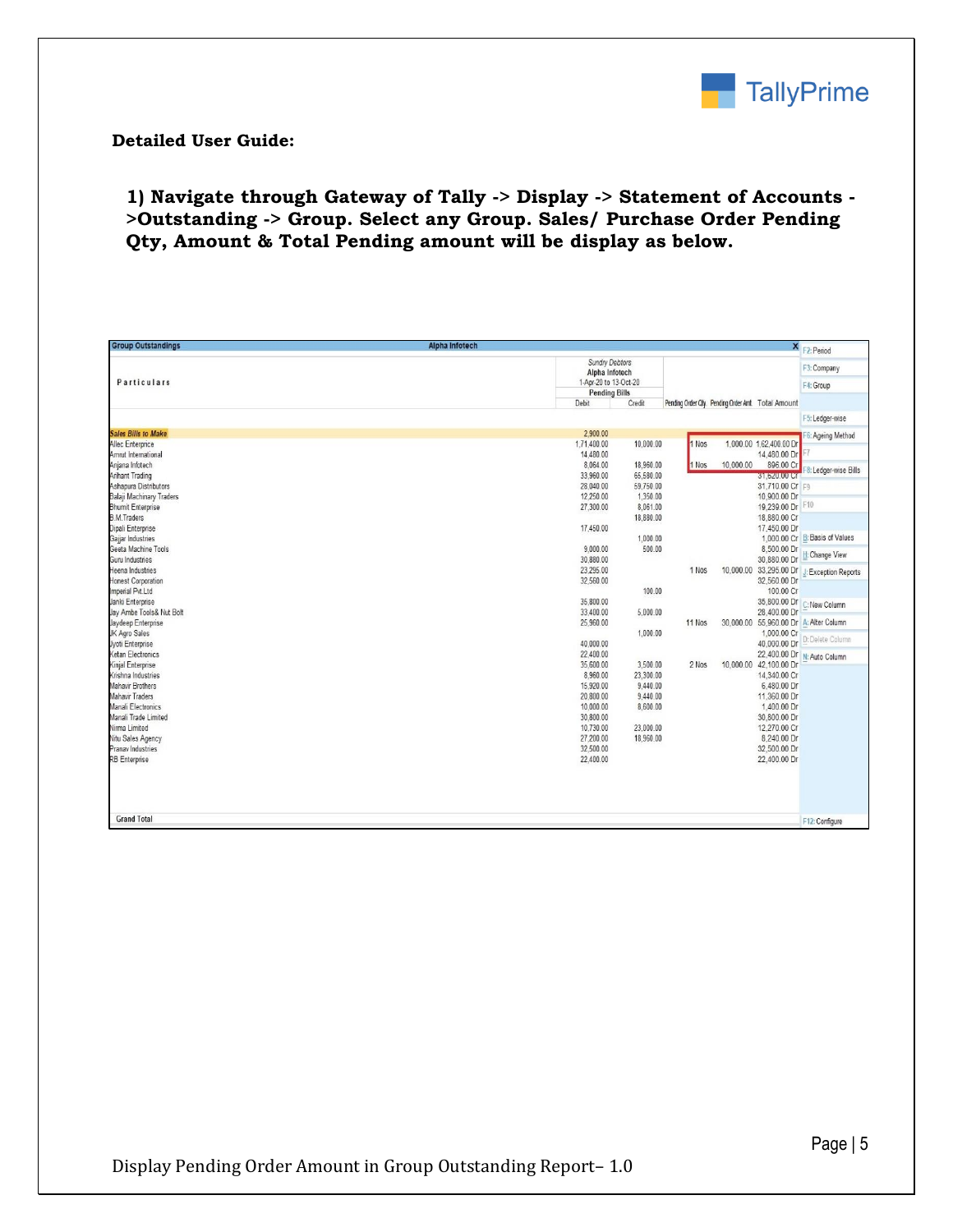

# **FAQ**

#### **Which version/release of TallyPrime does the add-on support?**

This add-on will work only from TallyPrime Release 1.0 onwards.

#### **How will I get support for this add-on?**

For any functional support requirements please do write to us on mail@aaplautomation.com or call us at +91-288-2713956/57/58, +91-9023726215/16, 9099908115, 9825036442.

## **If I need some enhancements / changes to be incorporated for the add-on, whom should I contact?**

Please to write to us on mail@aaplautomation.com with your additional requirements and we will revert to you in 24 hours.

#### **Will new features added be available to us?**

We offer one year availability of all support and new features free of cost. After one year, nominal subscription cost will be applicable to you to continue to get free support and updates.

#### **What will happen after one year?**

There is no fixed annual charge to be payable mandatory. However if any changes are required in our Add-On to make compatible with New Release of TallyPrime then the modification Charges will be applied.

#### **I am using a multi-site. Can I use the same Add-on for all the sites?**

No, one Add-on will work only for 1 site. You need to purchase again if you want to use the same Add-on for more sites.

#### **TDL Management screen shows errors with the Add-on. What do I do?**

Check whether the error is because of the Add-on or because of clashes between 2 TDLs (An add-on is also a TDL). In case of clashes, disable one or more TDLs and check which TDL has the error. If the Add-on has a problem, you can report it to us.